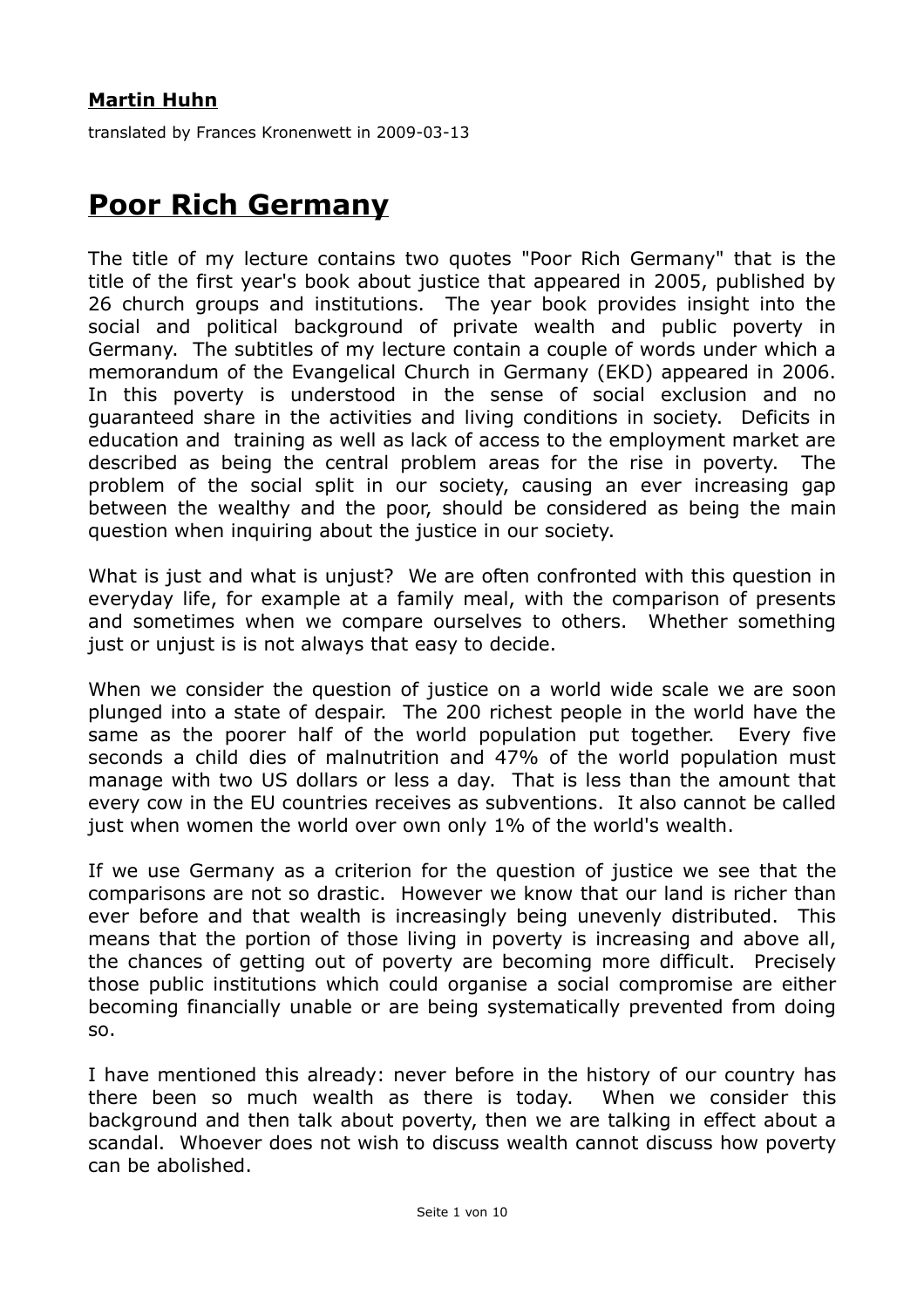We must therefore consider: never before in Germany have so many people had so much wealth at their disposal as they do today.

The total wealth has increased even further during the last few years. However not everyone has a share in this development. Inequality is increasing. Whilst fewer people are becoming rich, more people have less money at their disposal and an ever growing majority is threatened with poverty.

Two years ago in Würzburg the Synode of the Evangelical Church of Germany (EKD) carried out some investigations into wealth and poverty and quoted in a document "In Germany wealth is particularly unevenly distributed. In the meantime the richest tenth of the population have almost over half of the private wealth at their disposal. On the other hand the lowest tenth posesses little more than a twentieth. Meanwhile more and more wages are being paid which are under the existence minimum, whilst salaries for top-earners are literally exploding. This development is devaluing the quality of life for millions of people. Society's acceptance of the increase in incomes for the rich can only be guaranteed when every sector of the population can benefit from this".

Poverty in a rich country must be described and defined. Only very few poor people live here in absolute poverty. However their chances of an appropriate share in life in society are limited in many ways. Their living conditions are worse than those of the average person and also their health and life expectancy. They experience social exclusion and many of them see no possibilities of changing their situation through their own efforts.

According to international definition, material poverty is measured against the average income of a society. Those who have less than 60% of the average income at their disposal are threatened by poverty. This poverty line lies today for example for a single person at 781 Euro. This can be read in detail in the third report on poverty and wealth put forward by the government in June this year.

People who, because of a long period of unemployment, are dependent on state benefits receive considerably less money. More and more people are falling into this category. At the end of 2007 7,9 million people were receiving Arbeitslosengeld II, Sozialgeld or similar benefits. A particularly frightening fact is that besides women between 20 and 40 years old, foreigners, people without a trade and also 2,5 million children and young people are also affected. That is more than 15% of those under 18 in Germany. This figure increases to 5 million children when one considers the families living just over the poverty line. These people and their families not only have less money at their disposal, they are also excluded from the chances of developments and shares in wealth. International studies show that many children are at a disadvantage in the German school system.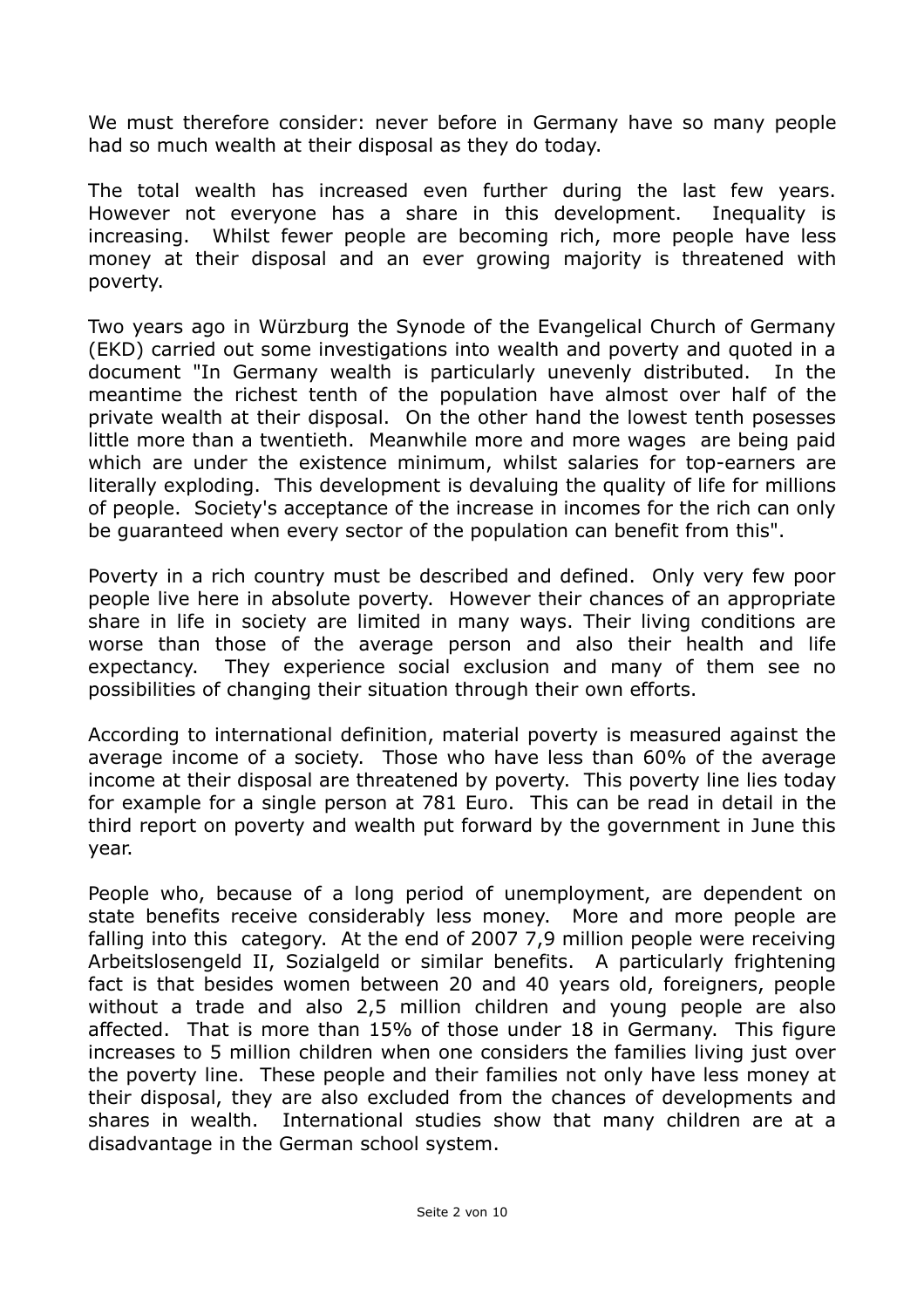When we speak of poverty we should not only look at the bottom end of the scale. For a long time our society was convinced that things were getting better and that we were living in an ascending society. "Our children should have a better life!" That was the motto with which I grew up. This picture of the ascending society in which everyone would enjoy a better life, where the rich would get richer, but where the situation of the poorer people would also improve, has in reality not materialised. For a long time the middle classes have also been struggling to exist.

Children with good training do not get jobs, but drift from one practical training to the next and from one temporary job to another. Now the comfortably off middle classes are beginning to experience the fact that life has become financially insecure.

The reason that the risk of falling into poverty has increased is quite simple. In the third report on poverty and wealth already quoted a rise from 12 to 18% of those at risk of poverty from 1998 to 2005 has been reported. As I have mentioned before those people are counted as being poor whose income is less than 60% of the average income. That means that every eighth person in Germany is considered statistically to be poor.

This measured material poverty represents the main reason for the exclusion of a share in society. Unemployment, very little access to education, a lower than average state of health, cramped living conditions and limited mobility – these are the situations in which people who are poor find themselves. When children have to grow up under such situations, then this miserable state of affairs is passed on.

However, what do these figures tell us? We are told that the quota of those who are at risk of living in poverty lies by 18%. The factor that is measured here is the inequality of income. In the memorandum of the EKD as regards poverty in Germany it is explained that poverty is more than just low incomes. Poverty is described as having little chance of sharing in society. This has been defined in the second national government report on poverty and wealth. There it is defined as "poverty in the sense of social exclusion and no more guaranteed share is possible when the financial means of people are so limited and equal chances of sharing in the activities and living conditions of society are impossible".

I would like to describe this situation more clearly as regards children. It is wet outside, but in spite of this the children in the Beetle Group of the Evangelical Church's children's day group want to go out into the playground. They meet in the cloakroom and put on waterproof clothing. Only Jessica cannot go outside with them. She has neither rubber boots nor a rainproof jacket. The economic situation of her parents is very precarious. They have debts and find it hard to cope financially with four small children.

Lara has her birthday in three days' time and will be five years old. She tells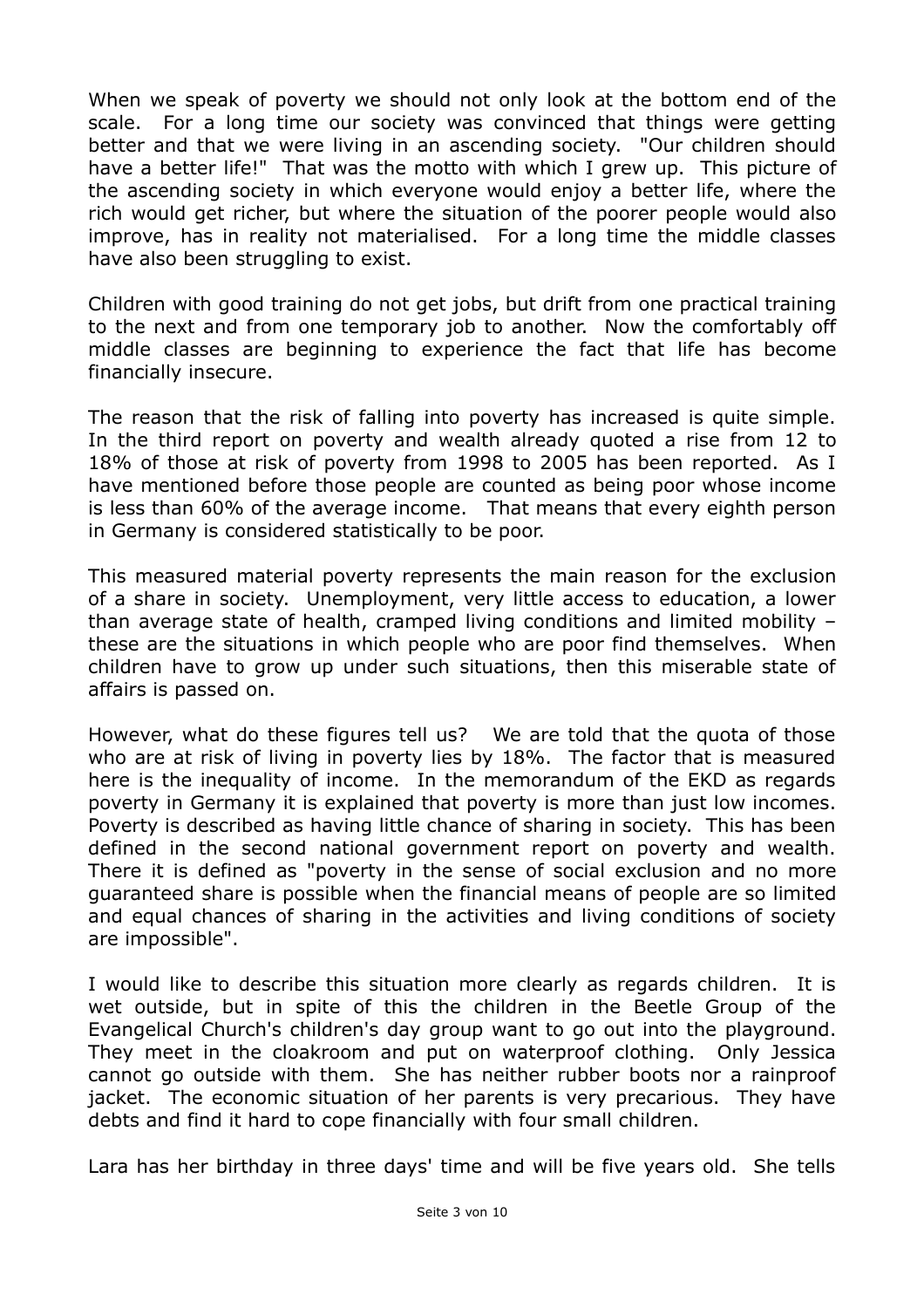everyone in the kindergarten that, in order to celebrate her birthday, she, her mother, father, brothers and sisters will be taking a trip to a place faraway and with a lovely surprise. She will therefore not be coming to the kindergarten that day. The kindergarten teachers suggest to Lara that, should the trip not take place, the birthday preparations could be made in the kindergarten with cake baking and the folding of serviettes. Lara agrees straight away.

The teachers are acquainted with the situation of Lara's single mother with the three children. Therefore they guessed that Lara did not want to come to kindergarten because she had no birthday cake to bring.

The visit to the swimming pool is a problem for Kevin. On Friday all preschool children go swimming in the indoor pool. The children discuss the things they have to bring. Swimming things, for example a towel, a swimming bag, the admission ticket or 1,30 Euro. Kevin does not want to go swimming. The other children do not understand why. When the kindergarten went to see the fairy tale festival, Kevin stayed at home.

Yes, we have to face it. Child poverty in Germany has reached a historic new dimension. Every fifth to sixth child under 15 years lives under the poverty line and this poverty is increasing.

Children, as the last and weakest link in the chain, suffer especially under the different forms of exclusion. They are ashamed of their families' situation. They suffer under the feeling that they are to blame for this situation. They cover up their family misery by boasting of utopian fantasy wishes full of harmony, wealth and peace.

Many children suffer from a lack of love and attention, from parents who are not competent enough to bring them up properly and also from a lack of education and training possibilties. Children from poor families have more frequent health problems caused by the wrong nutrition and lack of exercise. They cannot concentrate during lessons and often drop out of school.

When talking about poverty in Germany we must also talk about social benefits. At the end of 2004, before the introduction of the Hartz reforms, 2,6 million people had to live on social benefits. However since the introduction of the Hartz reforms in January 2005, this number has risen to 5 million. After investigations one can assume that at a rough guess 60% are worse off and 40% are better off through the new regulations of Hartz IV.

The Deutsche Paritätische Wollfahrtsverband (DPW) could, in an expert report, prove that by the new calculations of the regulations and the fixing of Arbeitslosengeld II, those responsible had not given proper consideration to the matter, but had merely done what they wanted as quickly as posslble, namely to calculate at a glance the lowest amount of money on which a person could survive.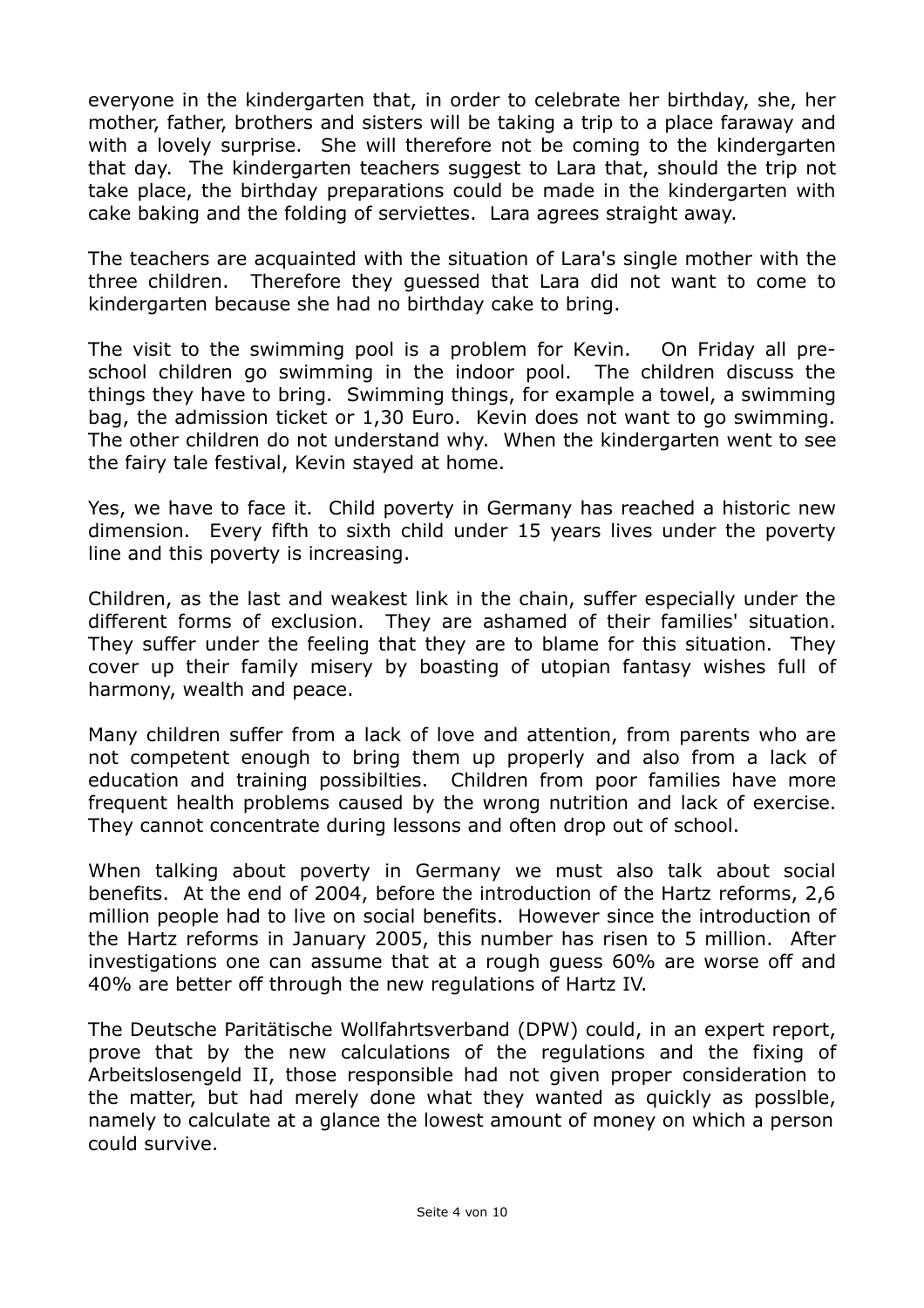The DPW not only checked afterwards, but also pre-checked what is hidden behind the report of the poverty quota and the poverty risk: whoever draws social benefits, namely Hartz IV, has, according to government intentions, the following expenditure entitlements for his or her needs: for food he/she is entitled to 130 Euro, for clothing 32 Euro, for transport 26 Euro and 10 Euro for the entertainment of guests. Nothing at all is provided for education and training. The figures for children are: 3,60 for shoes for growing children, 13,88 Euro for clothing, 1,41 Euro for toys, 1,33 Euro for school notebooks and 1,26 Euro for a visit to the zoo or the cinema. The aim of the whole reform, namely a share in social and cultural life, is supposed to be achieved with these ridiculously small amounts of money!! That this is of course totally impossible becomes clear when one considers the cost of living. It is clear that social benefits and Hartz IV (Arbeitslosengeld II) do not protect people from poverty – instead they throw many people into it.

As I have alread said, the development of child poverty is alarming. The abolition of Arbeitslosenhilfe, the massive reduction in the period of time allowed to draw Arbeitslosengeld I and the conversion of Arbeitslosengeld II into a lump sum are responsible for a frightening situation in child poverty. Whereas in 2004, according to official social statistics, the number of children living on social benefits was 965,000, today over 2,5 million children are dependent upon social benefits. Child poverty has doubled. Out of 15 million children 2,5 million have hardly any chance of education and are in danger of health risks.

However the following must also be mentioned. Whilst Germany is richer than she has ever been before, she is experiencing a drastic sinking of taxes. It was political tax measures, especially by the last government, that led to less taxes being paid. We are all glad of course that more cash is flowing in the economy, but at the same time at a considerably lower level. This poverty caused by politics is an important factor in the development of public poverty. We are dealing with private poverty, private wealth and public poverty.

The situation of people in poverty is not only affected by the level of private income, but essentially through the provision of public works and expenditure. Admission tickets for the swimming pool, zoo, theatre and cinema, the level of rubbish disposal costs, the tickets for public transport, learning material in schools, the provision of play areas, advice centres, costs for a place in a kindergarten or in a full day school are all essential factors in deciding whether the public households of the provinces and communes improve the situation of those affected by poverty or strengthen their social exclusion. Because these tasks can only be set in motion by taxes, this means that the question of tax burdens for rich households and also the limitations of wealth are decisive factors as to what sort of quality of public existence can be financed. Thus: private wealth must be used again for the welfare of everyone.

Here is a further example of a group particularly affected by poverty, namely single mothers: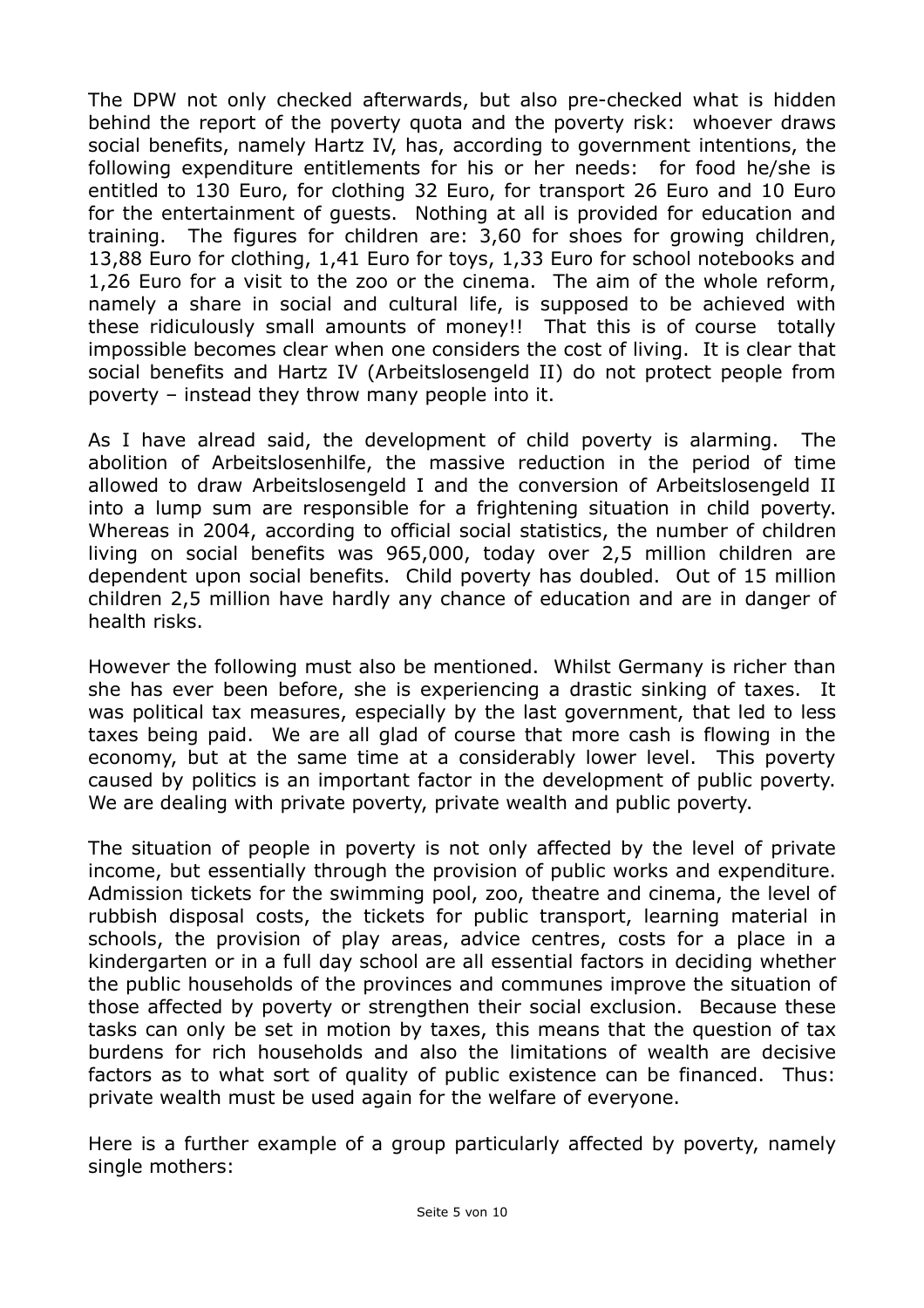Sandra married at the age of 18 when she was 6 months pregnant. She could not begin her apprenticeship as a hairdresser. She became a housewife and therefore did not have her own income. Her husband was a cleaner. When Sebastian was a year old Sarah was born. Two years later Sandra and her first husband separated He paid no child support. However Sandra made no reproaches against him. "He only had enough to exist".

Sandra got to know her second husband, the father of her third child. There were problems between him and Sandra. Sandra left her husband. After the divorces both men had left her with debts totalling 30,000 Euro. Eventually she stopped opening correspondence containing bills and simply put them away in a drawer. Her electricity was cut off and the landlord threatened to evict her. She did not receive the full rent allowance from the local authorities because the flat was too big. The bailiff arrived, but there was nothing of great value in the flat to collect. As a recipient of Arbeitslosengeld II it was not possible for her to pay off the debts. The money was just adequate enough for her to exist. There was no financial support possible from her family.

Sandra often tried to change her life, but unfortunately in vain. At job interviews she was told that she, as a single mother, could not be employed due to company reasons. When a job, whereby she would be socially insured, eventually became available, it was not possible for the children to be taken care of during her working hours.

We must therefore ascertain: women run a higher risk of falling into poverty. The salaries of women are lower than those of men and through the birth and rearing of children their employment periods are interrupted. Their entry into the employment world is made more difficult through the duties of caring and supervising a family.

Through reduced employment women have often only a very small pension entitlement and are predominantly occupied in precarious working situations. Approximately 60% of all those employed in the low pay sector and 70% of those in extremely low paid jobs are women. Single mothers are more at risk of poverty than married or childless couples. The number of single mothers living in poverty has increased during the past years. 52% of single mothers belong to the group at risk of poverty in our society, whereas couples with up to two children are a little more than 3%.

At the beginning I asked the question what the expression "justice" means. In the biblical translation the word "justice" means a sound and successful situation in life for everyone. The idea of justice puts forward the elementary question of how a society should be formed in order to enable a lot of people to lead a good and worthy life.

The Bible uses the perspective of the victim as an answer to the question of justice. In this way justice becomes a dynamic idea. For justice to occur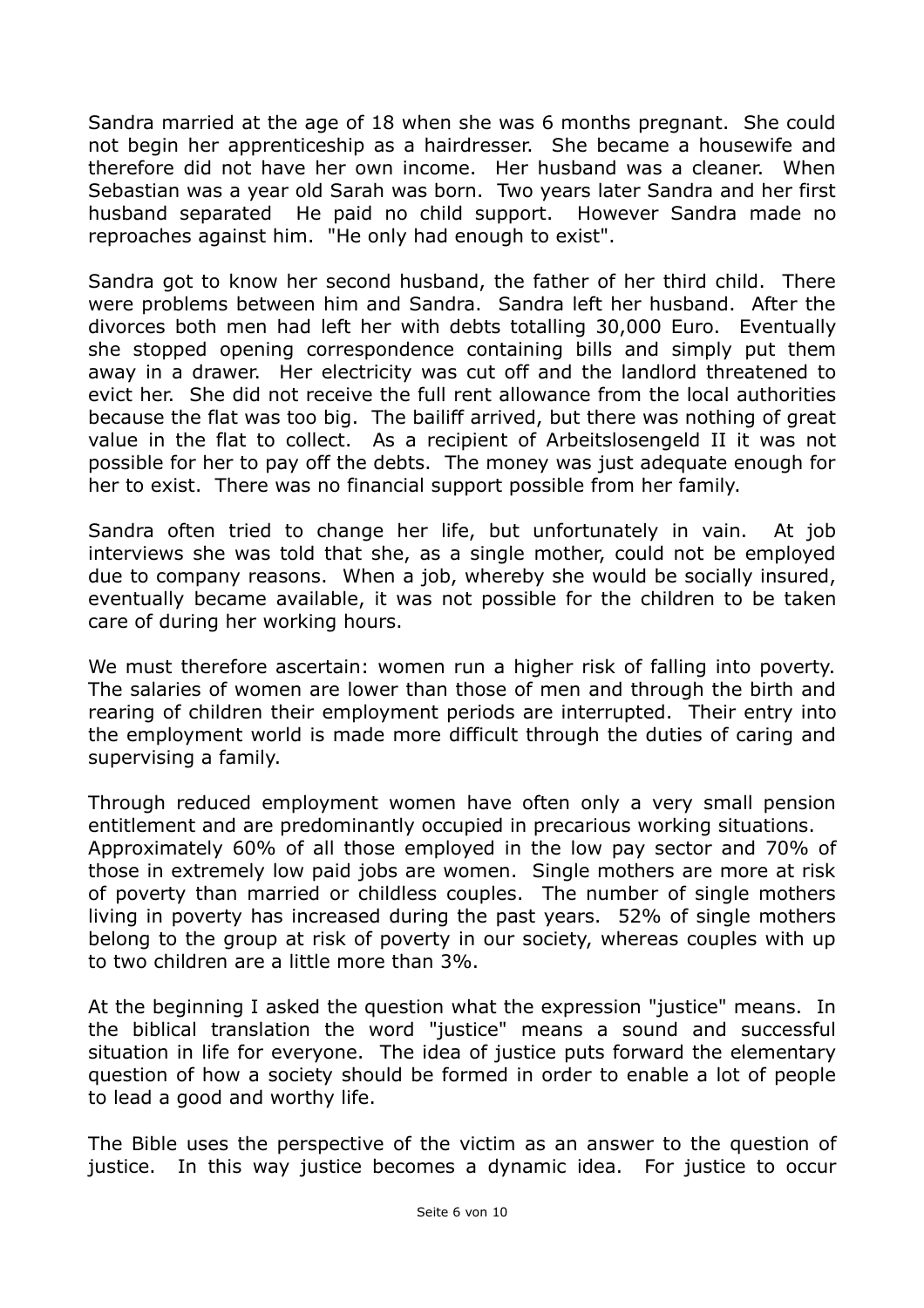means the creation of a happy relationship in life and to give back recognition and esteem to the victims of unjust relationships. Justice is connected together with peace and with redemption and freedom. Every person achieves dignity and the right to take an active part in society, independent of performance and social position.

The Bible is not at all neutral in dealing with the subject of poverty and wealth. The demand for an option for the poor has become a part of standard occumanish social ethic concerning Latin American liberation theology. The biblical vision of social justice is concrete: it protects the weak against the strong and concentrates on the welfare of the poor, the workers, widows and strangers. That is apparent in the text on justice in the Old Testament, the social criticism of the prophets right up until the proclamation and lifestyle of Jesus and the theology of the New Testament.

A noteworthy document of biblical tradition can be found in Psalm 82, the minutes of a heavenly meeting of the gods. The God of Israel speaks to the deities and warns them thus:

*"How long will you defend the unjust and show partiality to the wicked? Defend the cause of the weak and fatherless, maintain the rights of the poor and oppressed. Rescue the weak and needy, deliver them from the hand of the wicked". (Psalm 82, 2-4)*

This is a clear challenge. The poor and disadvantaged are pointed out and the tasks of the deities are to free them and help them to their rights. However the deities are not prepared to do this.

*"They know nothing, they understand nothing. They walk around in darkness. All the foundations of the earth are shaken". (Psalm 82, 5)*

This means: because the gods do not commit themselves to helping the poor, they shake the foundations of the earth. Because they do not commit themselves to advocating justice they will be condemned to death and must die.

*"I said "You are "gods"; you are all sons of the Most High". But you will die like mere men; you will fall like every other ruler". (Psalm 82, 6-7)*

The gods have not rescued the poor and have not committed themselves to them. Therefore they lose their status as gods, then only those who defend the cause of the poor can claim divine worth. Because the gods do not create justice for the poor they must die. When one considers justice for the poor, then one considers the centre of theology. The question as to whether the poor receive their share of justice, then the decision lies with God.

God himself binds his existence to this criterion. He is a God of the poor or is he is no God. Whoever considers the question of fair distribution only as an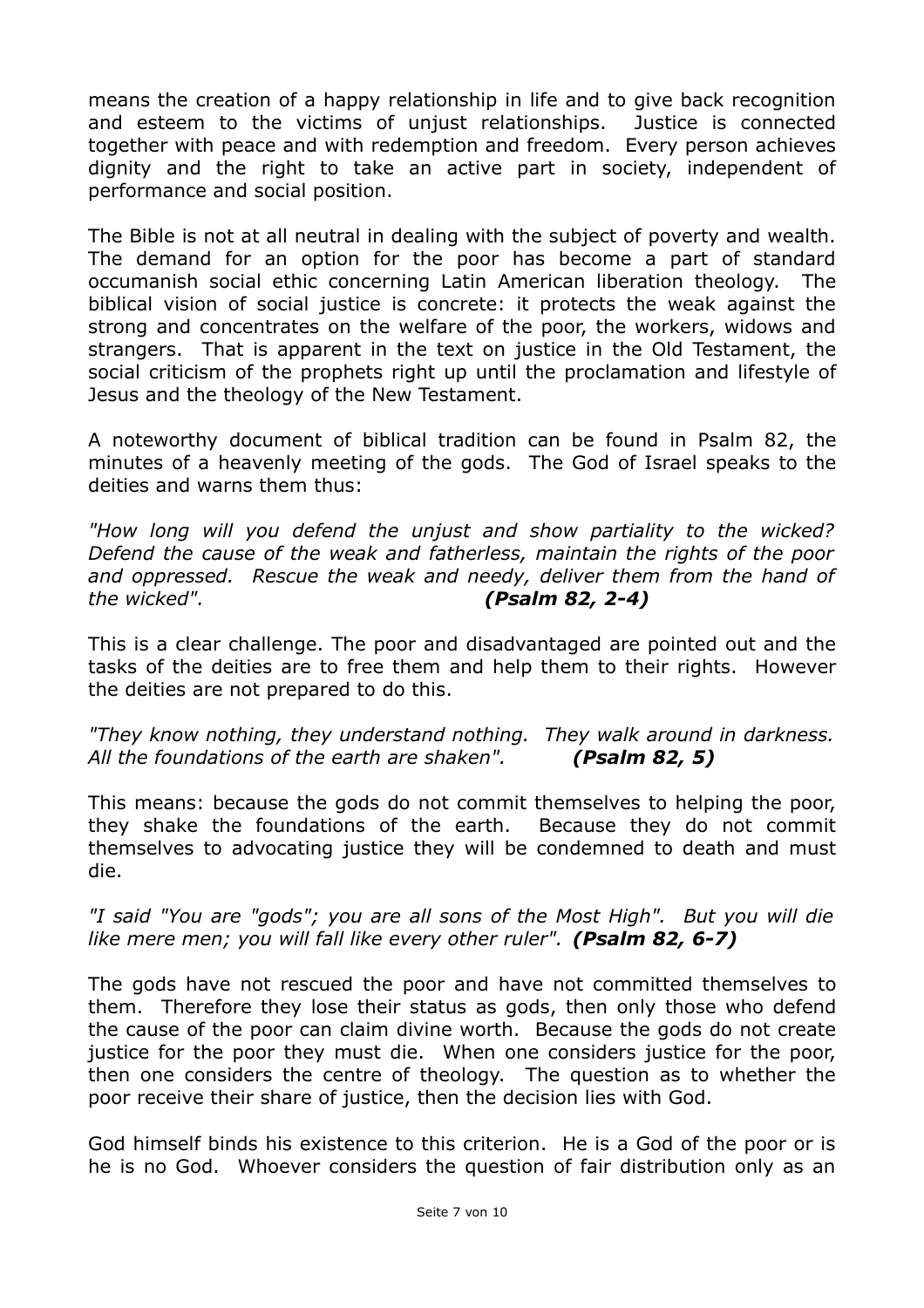ethical or political question cannot refer to the Bible. The option for the poor in the Bible is not just one theme amongst others, but a theme which decides the existence of God.

Despite the differences between the old land of Israel and our country, there are essential characteristics common to those affected by poverty that can be compared. The poor are those who fall out of the social safety net. They cannot, although employed, sufficiently keep themselves and their families and are socially uprooted with social and cultural consequences. The poor are poor in relation to others, to the rich and to the powerful. The social history of Israel shows that the existence of the poor, like that of the rich and powerful is not the result of the laws of nature, but the result of political decisions through which the gap between them increases.

In the history of Christianity the question of poverty and wealth is only seldom formulated. During the immediate post war period in Germany it was possible to establish clearly and critically according to biblical tradition:

We have failed to help those who are poor and also those who have been deprived of their rights. This is however a matter for Christianity (Fifth Thesis of the "Darmstädter Wortes" of the Bruderrats EKD).

Today we can relate to the economic and social word of the two big churches from the year 1997. In the words of the Bishops' Conference and the EKD. For a future in solidarity and justice the following is formulated:

"Not only poverty, but also wealth should be a theme of political debates. Distribution is currently the distribution of want because the abundance on the other side is protected. It is not only a question of a wider accumulation and distribution of wealth. From the social ethical point the wealthy also have certain duties. The power to distribute and to carry burdens in society is not only determined by current income but also by wealth. If wealth is not used in the appopriate way to finance social and public works then they will either be more limited or abolished altogether.

The memorandum of the EKD has stated very clearly that one should not speak of poverty whilst remaining silent over wealth. Both belong together. When poverty leads to insufficient shares then wealth is in danger of gaining excess shares therefore leading to a onesided rule being exercised.

When poverty is more than just material want then wealth is more than just a lot of money. Wealth has to do with fortune in the truest sense of the word. Whoever is rich is able to achieve a lot in society. His influence is greater and his children have a better chance of passing their school exams and then studying. Whoever is rich lives on average seven years longer than someone who is poor.

A glance at the social situation, at exclusion and poverty was given in a report by Ijoma Mangold in the South German Newspaper. The title was "The New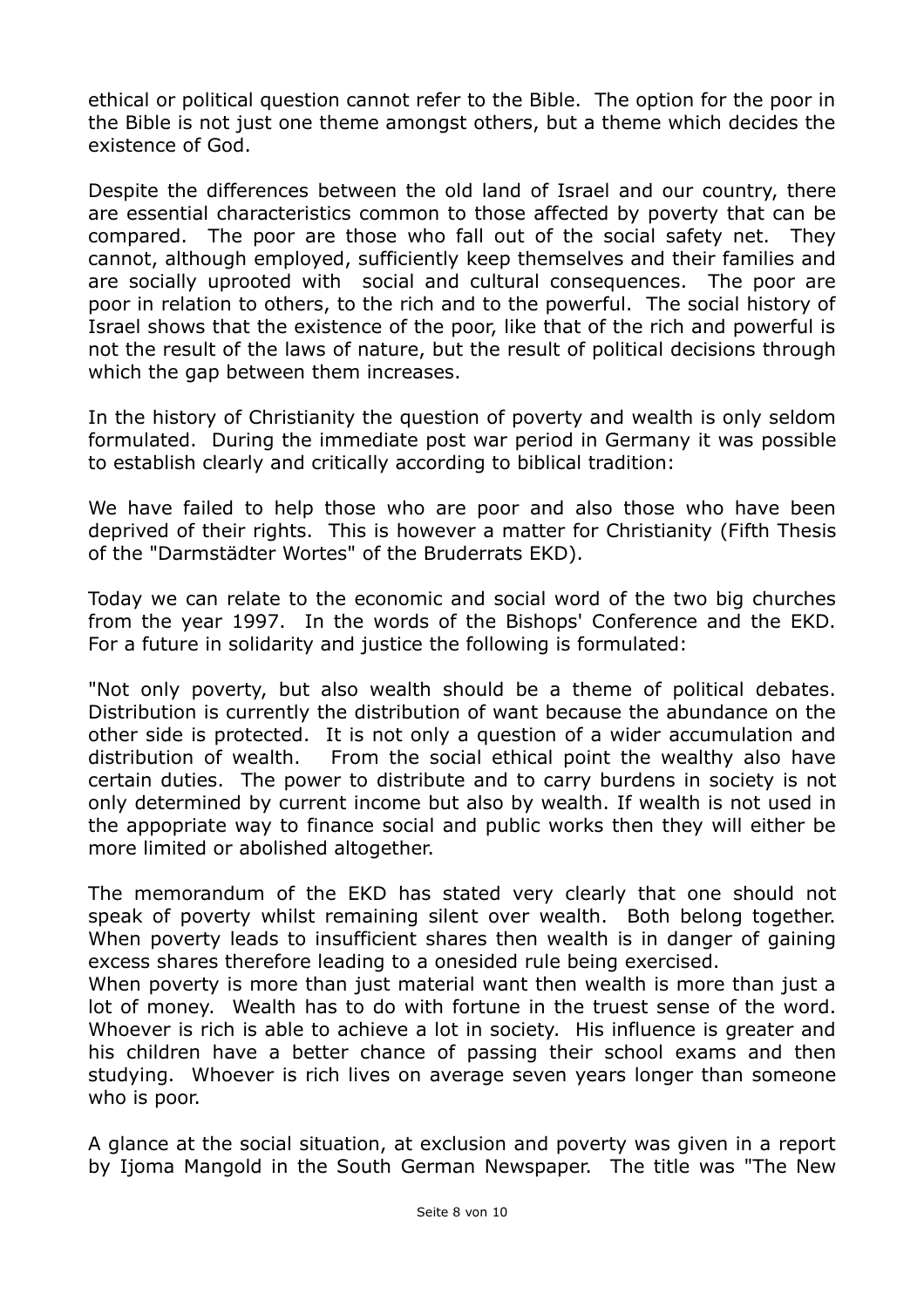Sub-proletarian".

"The new sub-proletarian is not simply poor because he does not earn enough, but because he cannot participate in the manner of life and chances in society. The new lower classes cannot enjoy the mutual social recognition that normally exists in society. They know that they will be refused any contact".

Next to their lack of material provision, the lower classes have other characteristics that separate them from society. They fall through all the screens of educational institutes and are too poorly qualified for the employment market. The ways of life in society become strange to them and they degenerate at an alarming rate. Because social origins are decisive for the education of the children they become trapped in poverty and lose any chances they may have had to leave the ghetto of poverty.

We experienced probably the biggest social political restructure of the German postwar period with the so-called Hartz IV law four years ago.

With the introduction of this law the old Arbeitslosenhilfe was abolished and replaced by Arbeitslosengeld II. Without going into detail about the various changes and effects brought about by this reform, it can be established that Hartz IV, instead of stopping the trend of increasing poverty in Germany, has strengthened it! Now regular working conditions have not been created. On the contrary the reforms raise the pressure on the lower wage groups and increase the sectors in which low wages are paid. A new lower class has been created that is no longer in the position in interact socially or share in our society.

This situation now concerns the question of justice in an elementary way because the idea of a successful and good life, apart from the material dimension, also means the possibility of social interaction and a share of the country's wealth. Massive restrictions in social interaction and the refusal of social participation stand in the way of social justice.

The change in the social politics through Hartz IV from a safeguarding of people's living standards down to a basic existence has, apart from the effects already described, had effects on the middle classes and their lives. Then the struggle to avoid poverty, which seems to have been overcome, is coming back into the middle classes. The intensification of poverty for a minority is one consequence of the reform. The fact that relative poverty, which means a descent and a new beginning of principally everyone who is in employment and of all those in well paid jobs is the other serious consequence which has changed life in Germany.

The Social State in Germany had the hope of a social ascent and a safety net from below. It combined perspectives for social ascent with the minimum of social risks. With Hartz IV we now have an unavoidable crash from a level of prosperity to a level of social security for many people. The fear of this crash